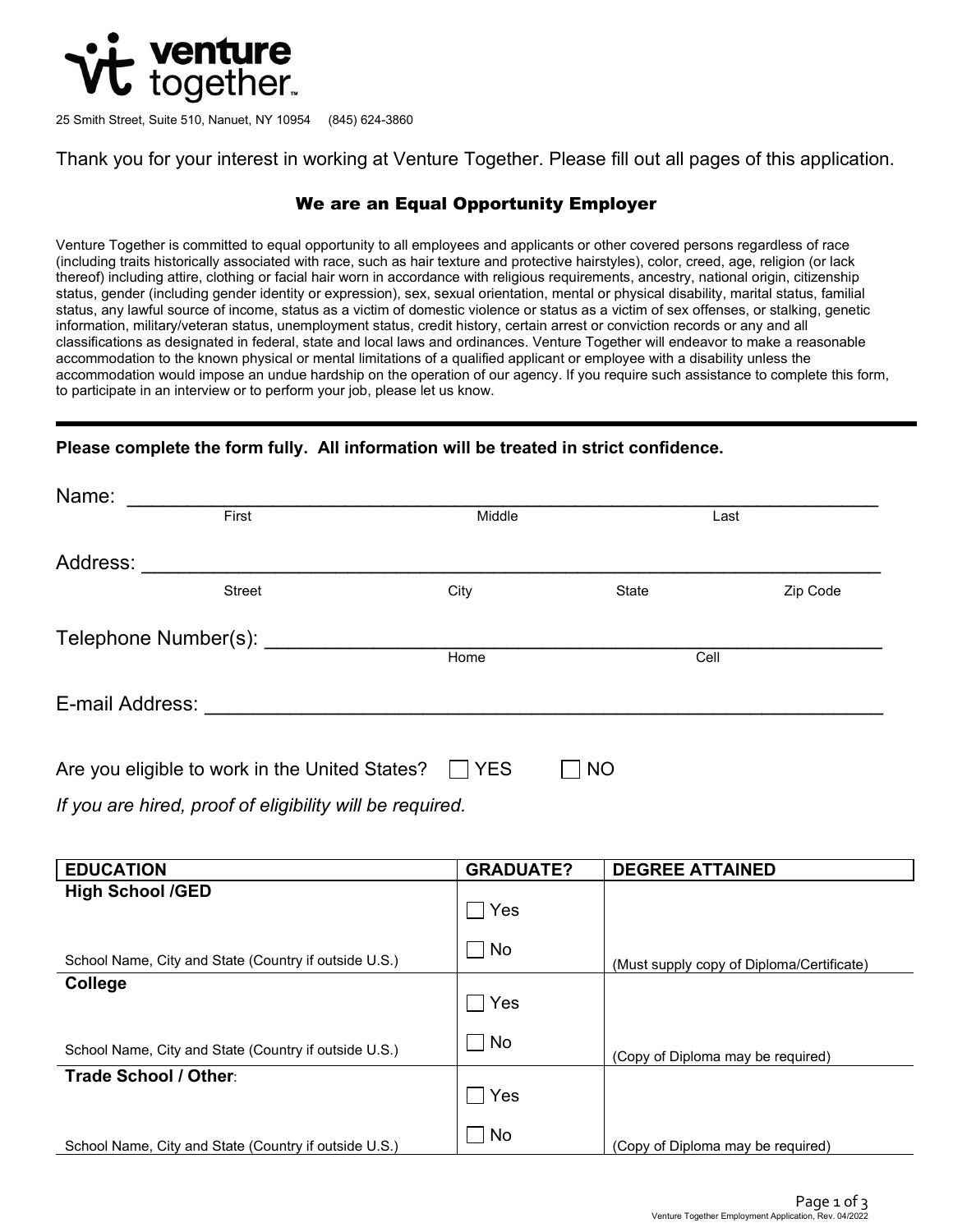## **Employment History (List most recent first)**

|                                   | Employer Address: Street Address City                                                         |  |  | State <b>Zip Code</b> |  |  |
|-----------------------------------|-----------------------------------------------------------------------------------------------|--|--|-----------------------|--|--|
|                                   | Employer Phone Number _________________________                                               |  |  |                       |  |  |
|                                   |                                                                                               |  |  |                       |  |  |
|                                   |                                                                                               |  |  |                       |  |  |
|                                   |                                                                                               |  |  |                       |  |  |
| <b>Specific Duties Performed:</b> |                                                                                               |  |  |                       |  |  |
|                                   |                                                                                               |  |  |                       |  |  |
|                                   | Employer Address: <u>Street Address</u> City                                                  |  |  | State <b>Zip Code</b> |  |  |
|                                   | Employer Phone Number ________________________                                                |  |  |                       |  |  |
|                                   |                                                                                               |  |  |                       |  |  |
|                                   | Dates Employed: Start Date ________________ End Date: __________________________              |  |  |                       |  |  |
|                                   |                                                                                               |  |  |                       |  |  |
| Specific Duties Performed:        |                                                                                               |  |  |                       |  |  |
| <b>WORK EXPERIENCE</b>            |                                                                                               |  |  |                       |  |  |
|                                   | Have you ever worked at any Venture Together program, house, or office in any capacity?       |  |  |                       |  |  |
| Yes  <br>$No$                     |                                                                                               |  |  |                       |  |  |
|                                   | Have you ever been employed by any agency or division of the NYS OPWDD (Office of People with |  |  |                       |  |  |
|                                   | Developmental Disabilities), or other State Agency or Human Service / Direct Care Provider?   |  |  |                       |  |  |
| Yes<br>$No$                       |                                                                                               |  |  |                       |  |  |